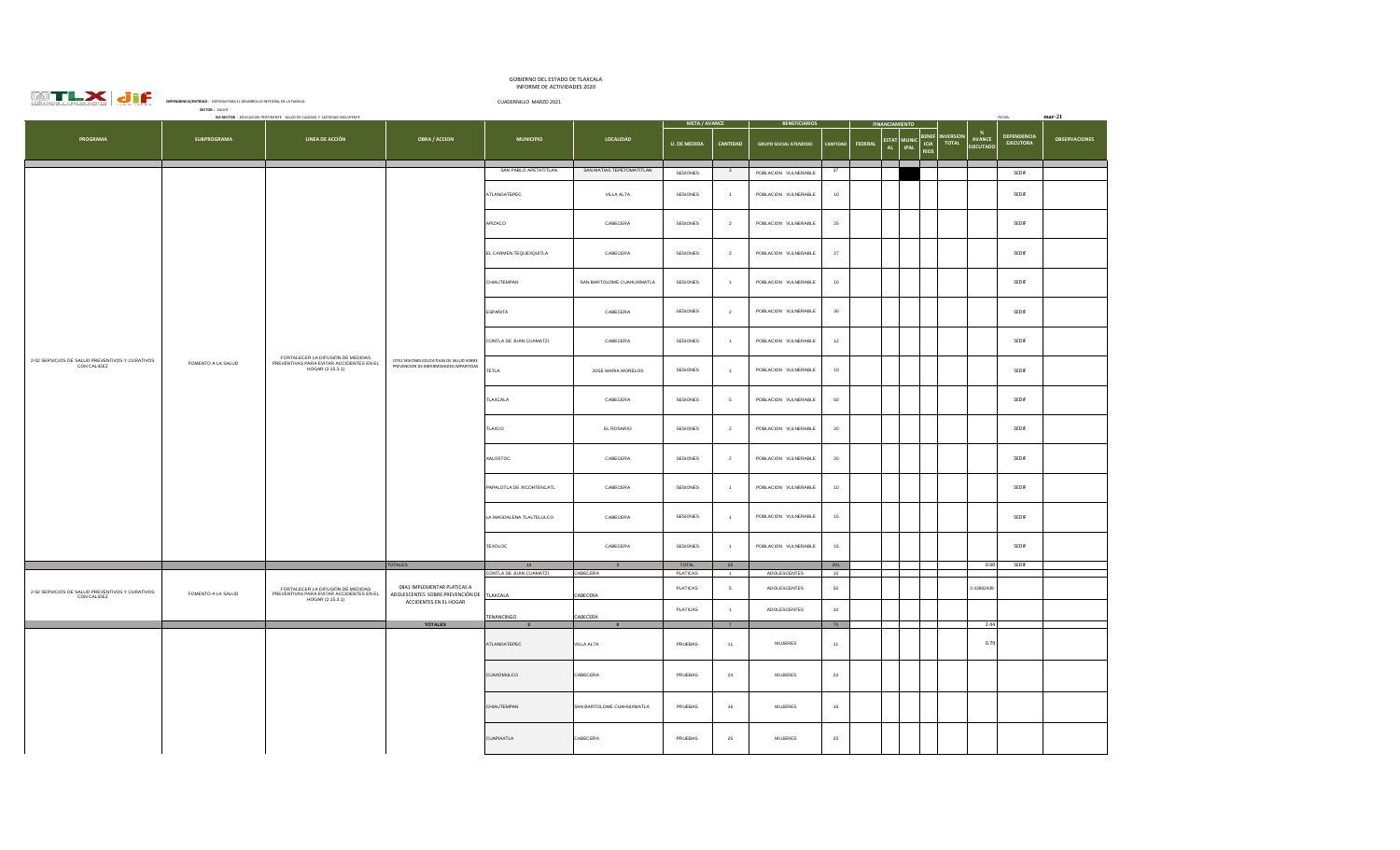|                                                                |                    |                                                                                                                                                                                                  |                                                                                                                |                                           | <b>META / AVANCE</b>       |                     | <b>BENEFICIARIOS</b>  |                              |                       | <b>FINANCIAMIENTO</b> |                              |                                           |                                  |                                                    |                                 |               |
|----------------------------------------------------------------|--------------------|--------------------------------------------------------------------------------------------------------------------------------------------------------------------------------------------------|----------------------------------------------------------------------------------------------------------------|-------------------------------------------|----------------------------|---------------------|-----------------------|------------------------------|-----------------------|-----------------------|------------------------------|-------------------------------------------|----------------------------------|----------------------------------------------------|---------------------------------|---------------|
| <b>PROGRAMA</b>                                                | <b>SUBPROGRAMA</b> | LINEA DE ACCIÓN                                                                                                                                                                                  | <b>OBRA / ACCION</b>                                                                                           | <b>MUNICIPIO</b>                          | LOCALIDAD                  | <b>U. DE MEDIDA</b> | CANTIDAD              | <b>GRUPO SOCIAL ATENDIDO</b> | CANTIDAD              | FEDERAL               | ESTAT<br><b>IPAL</b><br>AL . | <b>BENEF</b><br>MUNIC ICIA<br><b>RIOS</b> | <b>INVERSION</b><br><b>TOTAL</b> | $\frac{96}{2}$<br><b>AVANCE</b><br><b>FIFCUTAD</b> | DEPENDENCIA<br><b>EJECUTORA</b> | OBSERVACIONES |
| 2-02 SERVICIOS DE SALUD PREVENTIVOS Y CURATIVOS<br>CON CALIDEZ | FOMENTO A LA SALUD | FORTALECER LA PARTICIPACIÓN DE LA COMUNIDAD<br>EN LAS CAMPAÑAS Y PROGRAMAS DE EDUCACIÓN<br>PARA LA SALUD , ASÍ COMO DE PREVENCIÓN ,<br>DETECCIÓN Y COMBATE DE ENFERMEDADES (<br>$L.A.2.15.1.4$ ) | 09A2 ATENDER A MUJERES CON<br>CITOLOGIAS CERVICO VAGINAL PARA<br>DETECTAR CANCER CERVICO UTERINO Y<br>MAMARIO. |                                           | CAPULAC                    | PRUEBAS             | $14$                  | $\mathsf{MULERES}\xspace$    | 14                    |                       |                              |                                           |                                  |                                                    |                                 |               |
|                                                                |                    |                                                                                                                                                                                                  |                                                                                                                | TLAXCALA                                  | CABECERA                   | PRUEBAS             | 60                    | MUJERES                      | 60                    |                       |                              |                                           |                                  |                                                    |                                 |               |
|                                                                |                    |                                                                                                                                                                                                  |                                                                                                                | <b>TOCATLAN</b>                           | CABECERA                   | PRUEBAS             | $\mathbf{a}$          | <b>MUJERES</b>               | $\mathbf{q}$          |                       |                              |                                           |                                  |                                                    |                                 |               |
|                                                                |                    |                                                                                                                                                                                                  |                                                                                                                | LA MAGDALENA TLALTELULCO                  | CABECERA                   | PRUEBAS             | $30\,$                | $\mathsf{MUIERS}\xspace$     | $30\,$                |                       |                              |                                           |                                  |                                                    |                                 |               |
|                                                                |                    |                                                                                                                                                                                                  |                                                                                                                | TEXOLOC                                   | CABECERA                   | PRUEBAS             | 11                    | <b>MUJERES</b>               | 11                    |                       |                              |                                           |                                  |                                                    |                                 |               |
|                                                                |                    |                                                                                                                                                                                                  | <b>TOTALES</b>                                                                                                 |                                           | $\overline{2}$             | <b>TOTAL</b>        | 200                   |                              | 200                   |                       |                              |                                           |                                  | 0.79                                               |                                 |               |
|                                                                |                    |                                                                                                                                                                                                  |                                                                                                                | SAN PABLO APETATITLAN                     | SAN MATIAS TEPETOMATITLAN  | SOMATOMETRIA        | 55                    | <b>NIÑOS</b>                 | 55                    |                       |                              |                                           |                                  |                                                    |                                 |               |
|                                                                |                    |                                                                                                                                                                                                  |                                                                                                                | ATLANGATEPEC                              | VILLA ALTA                 | SOMATOMETRIA        | 10                    | <b>NIÑOS</b>                 | 10                    |                       |                              |                                           |                                  | 0.29                                               |                                 |               |
|                                                                |                    |                                                                                                                                                                                                  |                                                                                                                | EL CARMEN TEQUEXQUITLA                    | ABECERA                    | SOMATOMETRIA        | $20\,$                | NIÑOS                        | $\bf{20}$             |                       |                              |                                           |                                  |                                                    |                                 |               |
|                                                                |                    |                                                                                                                                                                                                  |                                                                                                                | CUAXOMULCO                                | CABECERA                   | SOMATOMETRIA        | 11                    | <b>NIÑOS</b>                 | 11                    |                       |                              |                                           |                                  |                                                    |                                 |               |
|                                                                |                    |                                                                                                                                                                                                  |                                                                                                                | CHIAUTEMPAN                               | SAN BARTOLOME CUAHUIXMATLA | SOMATOMETRIA        | 15                    | <b>NIÑOS</b>                 | 15                    |                       |                              |                                           |                                  |                                                    |                                 |               |
|                                                                |                    | FORTALECER LAS ACCIONES DE PREVENCIÓN Y<br>CONTROL DEL SOBREPESO Y OBESIDAD DESDE LOS<br>PRIMEROS AÑOS DE VIDA (L.A.2.15.2.4)                                                                    | 10A2 VIGILAR EL ESTADO NUTRICIONAL DE<br>LOS MENORES DE 5 AÑOS DE EDAD<br>MEDIANTE SOMATOMETRIAS RELIZADAS.    | <b>ESPAÑITA</b>                           | CABECERA                   | SOMATOMETRIA        | 15                    | <b>NIÑOS</b>                 | $15\,$                |                       |                              |                                           |                                  |                                                    |                                 |               |
| 2-02 SERVICIOS DE SALUD PREVENTIVOS Y CURATIVOS<br>CON CALIDEZ | FOMENTO A LA SALUD |                                                                                                                                                                                                  |                                                                                                                | <b>IXTENCO</b>                            | CABECERA                   | SOMATOMETRIA        | 13                    | <b>NIÑOS</b>                 | 13                    |                       |                              |                                           |                                  |                                                    |                                 |               |
|                                                                |                    |                                                                                                                                                                                                  |                                                                                                                | CONTLA DE JUAN CUAMATZI                   | CABECERA                   | SOMATOMETRIA        |                       | NIÑOS                        | $\mathbb{R}$          |                       |                              |                                           |                                  |                                                    |                                 |               |
|                                                                |                    |                                                                                                                                                                                                  |                                                                                                                | TLAXCALA                                  | CABECERA                   | SOMATOMETRIA        | 100                   | <b>NIÑOS</b>                 | 100                   |                       |                              |                                           |                                  |                                                    |                                 |               |
|                                                                |                    |                                                                                                                                                                                                  |                                                                                                                | TOCATLAN                                  | CABECERA                   | SOMATOMETRIA        | 13                    | NIÑOS                        | 13                    |                       |                              |                                           |                                  |                                                    |                                 |               |
|                                                                |                    |                                                                                                                                                                                                  |                                                                                                                | PAPALOTLA DE XICOHTENCATL                 | CABECERA                   | SOMATOMETRIA        | 18                    | <b>NIÑOS</b>                 | 18                    |                       |                              |                                           |                                  |                                                    |                                 |               |
|                                                                |                    |                                                                                                                                                                                                  |                                                                                                                | LA MAGDALENA TLALTELULCO                  | CABECERA                   | SOMATOMETRIA        | 15                    | <b>NIÑOS</b>                 | 15                    |                       |                              |                                           |                                  |                                                    |                                 |               |
|                                                                |                    |                                                                                                                                                                                                  |                                                                                                                | TEXOLOC                                   | CABECERA                   | SOMATOMETRIA        | $\overline{9}$        | <b>NIÑOS</b>                 | $\circ$               |                       |                              |                                           |                                  |                                                    |                                 |               |
|                                                                |                    |                                                                                                                                                                                                  |                                                                                                                | $5\overline{5}$<br>EL CARMEN TEQUEXQUITLA | CABECERA                   | PRUEBA              | 300<br>$\overline{7}$ | HOMBRES                      | 300<br>$\overline{7}$ |                       |                              |                                           |                                  | 0.29                                               |                                 |               |
|                                                                |                    |                                                                                                                                                                                                  |                                                                                                                | CUAXOMULCO                                | CABECERA                   | PRUEBA              | $\overline{2}$        | <b>HOMBRES</b>               | $\overline{2}$        |                       |                              |                                           |                                  | 0.34                                               | 1.00                            |               |
|                                                                |                    |                                                                                                                                                                                                  |                                                                                                                | CHIAUTEMPAN                               | SAN BARTOLOME CUAHUIXMATLA | PRUEBA              | 10                    | HOMBRES                      | 10                    |                       |                              |                                           |                                  |                                                    |                                 |               |
|                                                                |                    |                                                                                                                                                                                                  |                                                                                                                | <b>IXTENCO</b>                            | CABECERA                   | PRUEBA              | $\,$ 8 $\,$           | HOMBRES                      | 8                     |                       |                              |                                           |                                  |                                                    |                                 |               |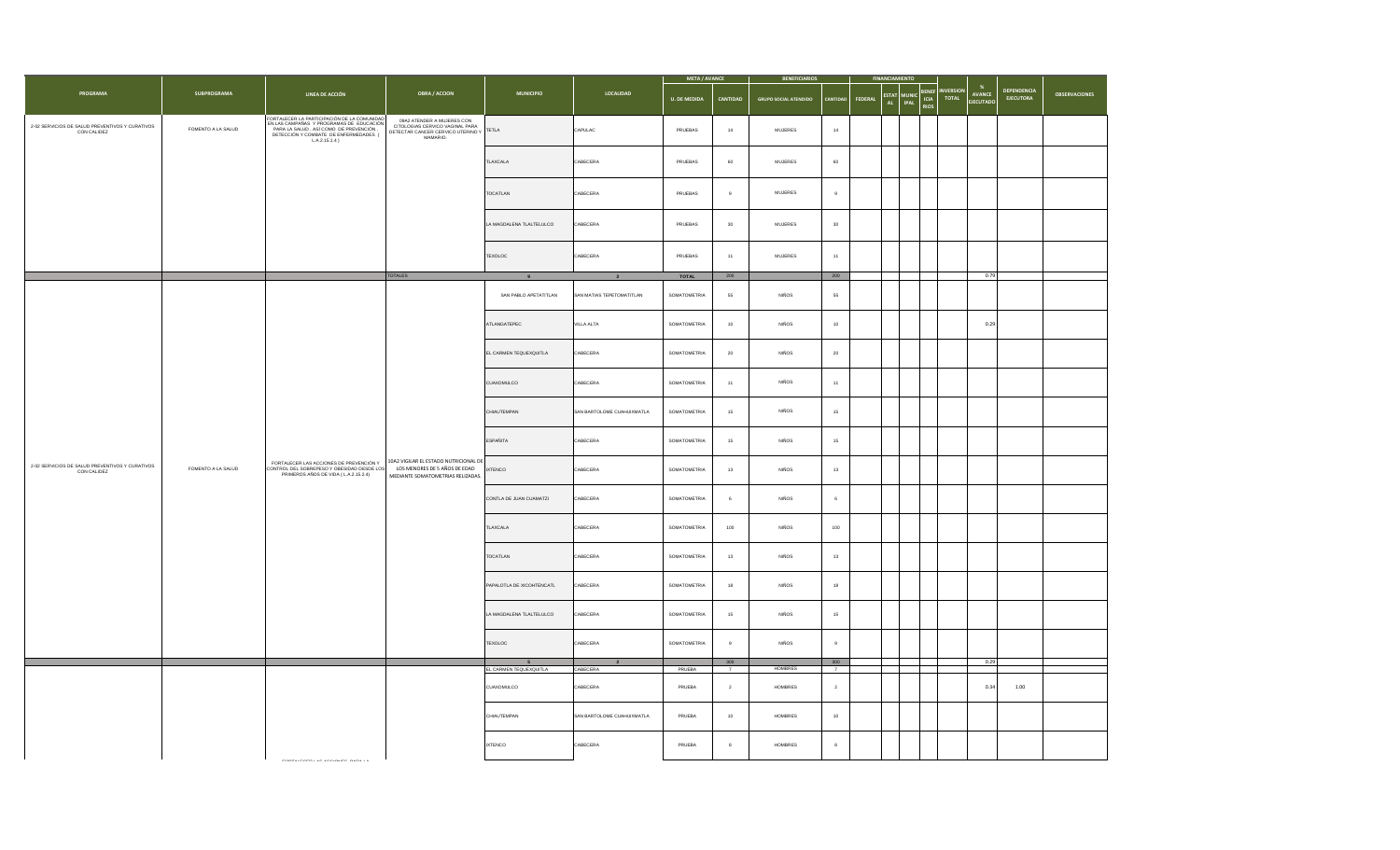|                                                                |                    |                                                                                                                                                         |                                                                                                    |                                       | <b>META / AVANCE</b>       |                     | <b>BENEFICIARIOS</b> |                              |                                 |         |                                                    |                              |                                 |                                      |                                 |                      |
|----------------------------------------------------------------|--------------------|---------------------------------------------------------------------------------------------------------------------------------------------------------|----------------------------------------------------------------------------------------------------|---------------------------------------|----------------------------|---------------------|----------------------|------------------------------|---------------------------------|---------|----------------------------------------------------|------------------------------|---------------------------------|--------------------------------------|---------------------------------|----------------------|
| <b>PROGRAMA</b>                                                | <b>SUBPROGRAMA</b> | LINEA DE ACCIÓN                                                                                                                                         | <b>OBRA / ACCION</b>                                                                               | <b>MUNICIPIO</b>                      | <b>LOCALIDAD</b>           | <b>U. DE MEDIDA</b> | CANTIDAD             | <b>GRUPO SOCIAL ATENDIDO</b> |                                 | FEDERAL | <b>ESTAT</b><br><b>MUNIC</b><br><b>IPAL</b><br>AL. | BENEF<br>ICIA<br><b>RIOS</b> | <b>NVERSION</b><br><b>TOTAL</b> | $\frac{96}{2}$<br>AVANCE<br>EJECUTAD | DEPENDENCIA<br><b>EJECUTORA</b> | <b>OBSERVACIONES</b> |
| 2-02 SERVICIOS DE SALUD PREVENTIVOS Y CURATIVOS CON CALIDEZ    | FOMENTO A LA SALUD | FORTALECER LAS ACCIONES PARA LA<br>PREVENCIÓN, DETECCIÓN OPORTUNA Y CONTROL<br>DE LA DIABETES MELLITUS Y SUS<br>COMPLICACIONES EN HOMBRES (LA 2.15.2.5) | 11A2a REALIZAR PRUEBAS DE DIABETES<br>MELLITUS A (HOMBRES)                                         | TETLA DE LA SOLIDARIDAD               | CAPULAC                    | PRUEBA              | $\overline{7}$       | <b>HOMBRES</b>               | $\overline{7}$                  |         |                                                    |                              |                                 |                                      |                                 |                      |
|                                                                |                    |                                                                                                                                                         |                                                                                                    | TLAXCALA                              | CABECERA                   | PRUEBA              | $20\,$               | HOMBRES                      | $\bf{20}$                       |         |                                                    |                              |                                 |                                      |                                 |                      |
|                                                                |                    |                                                                                                                                                         |                                                                                                    | PAPALOTLA DE XICOHTENCATL             | CABECERA                   | PRUEBA              | 14                   | <b>HOMBRES</b>               | 14                              |         |                                                    |                              |                                 |                                      |                                 |                      |
|                                                                |                    |                                                                                                                                                         |                                                                                                    | LA MAGDALENA TLALTELULCO              | CABECERA                   | PRUEBA              | $\overline{7}$       | <b>HOMBRES</b>               | $\overline{7}$                  |         |                                                    |                              |                                 |                                      |                                 |                      |
|                                                                |                    |                                                                                                                                                         | <b>TOTALES</b>                                                                                     | 9                                     |                            |                     | 75                   |                              | 75                              |         |                                                    |                              |                                 | 0.34                                 |                                 |                      |
|                                                                |                    |                                                                                                                                                         |                                                                                                    | SAN PABLO APETATITLAN                 | SAN MATIAS TEPETOMATITLAN  | PRUEBA              | 5                    | <b>MUJERES</b>               | 5                               |         |                                                    |                              |                                 |                                      |                                 |                      |
|                                                                |                    |                                                                                                                                                         |                                                                                                    | EL CARMEN TEQUEXQUITLA                | ABECERA                    | PRUEBA              | 19                   | <b>MUJERES</b>               | 19                              |         |                                                    |                              |                                 |                                      |                                 |                      |
|                                                                |                    |                                                                                                                                                         |                                                                                                    | CUAXOMULCO                            | CABECERA                   | PRUEBA              | 8                    | $\mathsf{MUIERS}\xspace$     | 8                               |         |                                                    |                              |                                 | 0.58                                 | SEDIF                           |                      |
|                                                                |                    |                                                                                                                                                         | 11A2b REALIZAR PRUEBAS DE DIABETES IXTENCO<br>MELLITUS A (MUJERES)                                 | CHIAUTEMPAN                           | SAN BARTOLOME CUAHUIXMATLA | PRUEBA              | $15\,$               | $\mathsf{MULERES}\xspace$    | $15\,$                          |         |                                                    |                              |                                 |                                      |                                 |                      |
|                                                                |                    | FORTALECER LAS ACCIONES PARA LA<br>PREVENCIÓN, DETECCIÓN OPORTUNA Y CONTROL<br>DE LA DIABETES MELLITUS Y SUS<br>COMPLICACIONES EN MUJERES (LA 2.15.2.5) |                                                                                                    | <b>ESPAÑITA</b>                       | CABECERA                   | PRUEBA              | $10$                 | $\mathsf{MUIERES}\xspace$    | $10\,$                          |         |                                                    |                              |                                 |                                      |                                 |                      |
| 2-02 SERVICIOS DE SALUD PREVENTIVOS Y CURATIVOS<br>CON CALIDEZ | FOMENTO A LA SALUD |                                                                                                                                                         |                                                                                                    |                                       | CABECERA                   | PRUEBA              | $37\,$               | $\mathsf{MUIERES}\xspace$    | $37\,$                          |         |                                                    |                              |                                 |                                      |                                 |                      |
|                                                                |                    |                                                                                                                                                         |                                                                                                    | TETLA DE LA SOLIDARIDAD               | CAPULAC                    | PRUEBA              | 11                   | <b>MUJERES</b>               | 11                              |         |                                                    |                              |                                 |                                      |                                 |                      |
|                                                                |                    |                                                                                                                                                         |                                                                                                    | TLAXCALA                              | CABECERA                   | PRUEBA              | 5                    | <b>MUJERES</b>               | $5\overline{5}$                 |         |                                                    |                              |                                 |                                      |                                 |                      |
|                                                                |                    |                                                                                                                                                         |                                                                                                    | TOCATLAN                              | CABECERA                   | PRUEBA              | 17                   | <b>MUJERES</b>               | 17                              |         |                                                    |                              |                                 |                                      |                                 |                      |
|                                                                |                    |                                                                                                                                                         |                                                                                                    | PAPALOTLA DE XICOHTENCATL             | CABECERA                   | PRUEBA              | 18                   | <b>MUJERES</b>               | 18                              |         |                                                    |                              |                                 |                                      |                                 |                      |
|                                                                |                    |                                                                                                                                                         |                                                                                                    | LA MAGDALENA TLALTELULCO              | CABECERA                   | PRUEBA              | 30                   | $\mathsf{MUIERES}\xspace$    | 30                              |         |                                                    |                              |                                 |                                      |                                 |                      |
|                                                                |                    |                                                                                                                                                         | <b>TOTALES</b>                                                                                     | $\mathbf{A}$<br>SAN PABLO APETATITLAN | SAN MATIAS TEPETOMATITLAN  | MEDICION            | 175<br>$\sqrt{5}$    | POBLACION VULNERABLE         | 175<br>$\overline{\phantom{a}}$ |         |                                                    |                              |                                 | 0.58                                 |                                 |                      |
|                                                                |                    |                                                                                                                                                         |                                                                                                    | EL CARMEN TEQUEXQUITLA                | CABECERA                   | MEDICION            | 26                   | POBLACION VULNERABLE         | 26                              |         |                                                    |                              |                                 |                                      |                                 |                      |
|                                                                |                    |                                                                                                                                                         |                                                                                                    | CUAXOMULCO                            | CABECERA                   | MEDICION            | 10                   | POBLACION VULNERABLE         | 10                              |         |                                                    |                              |                                 |                                      |                                 |                      |
|                                                                |                    |                                                                                                                                                         |                                                                                                    | CHIAUTEMPAN                           | SAN BARTOLOME CUAHUIXMATLA | MEDICION            | $\bf 25$             | POBLACION VULNERABLE         | $\bf 25$                        |         |                                                    |                              |                                 |                                      |                                 |                      |
|                                                                |                    |                                                                                                                                                         |                                                                                                    | <b>ESPAÑITA</b>                       | VILLA ALTA                 | <b>MEDICION</b>     | 10                   | POBLACION VULNERABLE         | 10                              |         |                                                    |                              |                                 | 0.25                                 | SEDIF                           |                      |
|                                                                |                    |                                                                                                                                                         | 12A2 FORTALECER LA PREVENCIÓN DE                                                                   | <b>IXTENCO</b>                        | CABECERA                   | MEDICION            | $\bf 45$             | POBLACION VULNERABLE         | $\bf 45$                        |         |                                                    |                              |                                 |                                      |                                 |                      |
| 2-02 SERVICIOS DE SALUD PREVENTIVOS Y CURATIVOS<br>CON CALIDEZ | FOMENTO A LA SALUD | FORTALECER LAS ACCIONES PARA LA<br>PREVENCIÓN, DETECCIÓN OPORTUNA Y CONTROL<br>DE LA DIABETES MELLITUS Y SUS<br>COMPLICACIONES (LA 2.15.2.5)            | HIPERTENSIÓN ARTERIAL MEDIANTE LA<br>TOMA DE PRESIÓN ARTERIAL A<br>POBLACIÓN VULNERABLE REALIZADA. | TETLA DE LA SOLIDARIDAD               | CAPULAC                    | <b>MEDICION</b>     | 18                   | POBLACION VULNERABLE         | 18                              |         |                                                    |                              |                                 |                                      |                                 |                      |
|                                                                |                    |                                                                                                                                                         |                                                                                                    | TLAXCALA                              | CABECERA                   | <b>MEDICION</b>     | 275                  | POBLACION VULNERABLE         | 275                             |         |                                                    |                              |                                 |                                      |                                 |                      |
|                                                                |                    |                                                                                                                                                         |                                                                                                    | TOCATLAN                              | CABECERA                   | MEDICION            | $17\,$               | POBLACION VULNERABLE         | $17\,$                          |         |                                                    |                              |                                 |                                      |                                 |                      |
|                                                                |                    |                                                                                                                                                         |                                                                                                    | PAPALOTLA DE XICOHTENCATL             | CABECERA                   | MEDICION            | 32                   | POBLACION VULNERABLE         | 32                              |         |                                                    |                              |                                 |                                      |                                 |                      |
|                                                                |                    |                                                                                                                                                         |                                                                                                    | LA MAGDALENA TLALTELULCO              | CABECERA                   | MEDICION            | 37                   | POBLACION VULNERABLE         | $37\,$                          |         |                                                    |                              |                                 |                                      |                                 |                      |
|                                                                |                    |                                                                                                                                                         |                                                                                                    |                                       |                            |                     | 500                  |                              | 500                             |         |                                                    |                              |                                 | 0.25                                 | SEDIF                           |                      |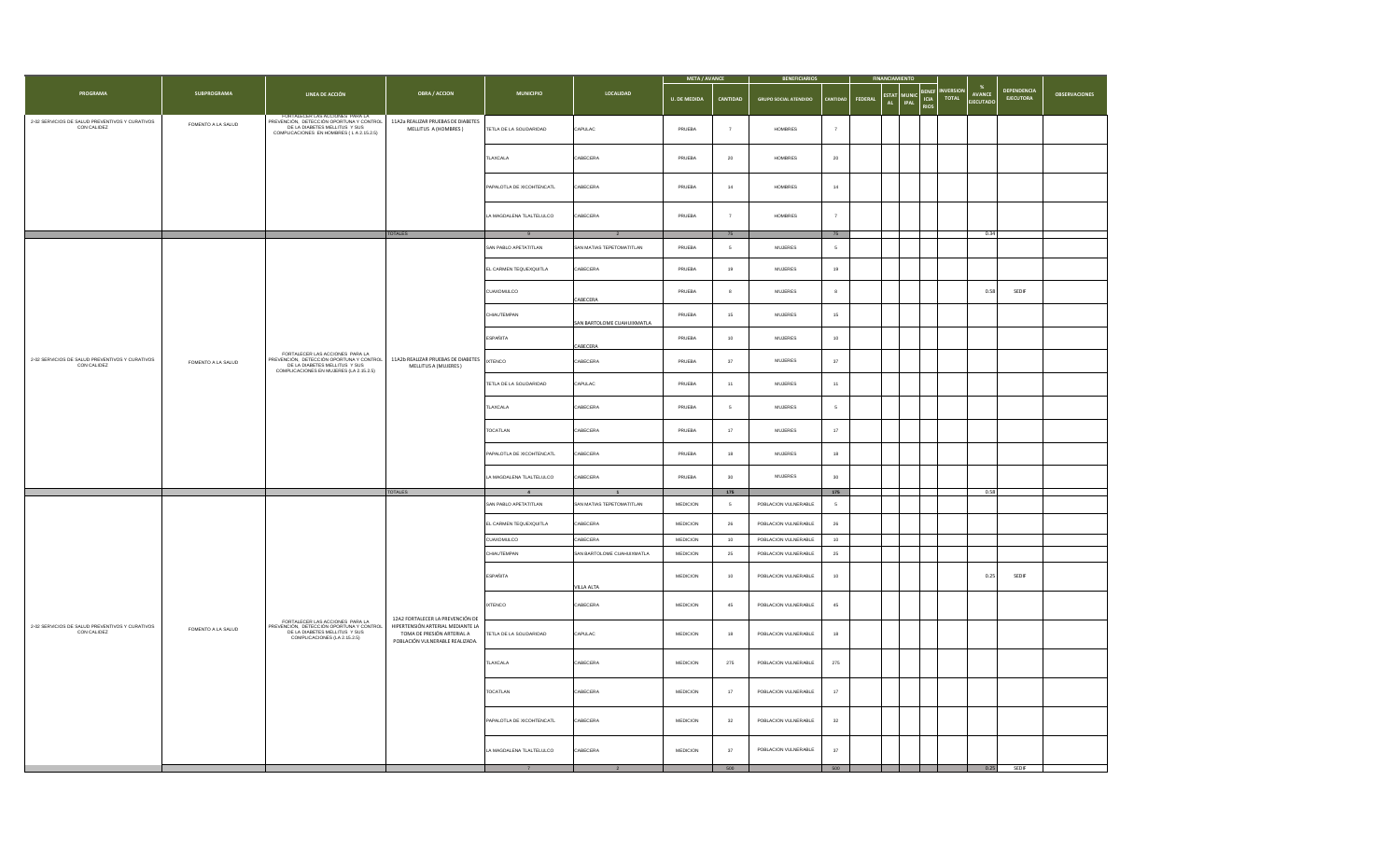|                                                                |                    |                                                                                                                                                                                                                 |                                                                                                                            |                           |                            | META / AVANCE       |                            | <b>BENEFICIARIOS</b>         |                              | <b>FINANCIAMIENTO</b>               |                                                                                                              |                                 |                      |
|----------------------------------------------------------------|--------------------|-----------------------------------------------------------------------------------------------------------------------------------------------------------------------------------------------------------------|----------------------------------------------------------------------------------------------------------------------------|---------------------------|----------------------------|---------------------|----------------------------|------------------------------|------------------------------|-------------------------------------|--------------------------------------------------------------------------------------------------------------|---------------------------------|----------------------|
| PROGRAMA                                                       | <b>SUBPROGRAMA</b> | LINEA DE ACCIÓN                                                                                                                                                                                                 | <b>OBRA / ACCION</b>                                                                                                       | <b>MUNICIPIO</b>          | LOCALIDAD                  | <b>U. DE MEDIDA</b> | CANTIDAD                   | <b>GRUPO SOCIAL ATENDIDO</b> | CANTIDAD<br><b>FEDERAL</b>   | ESTAT<br>MUNIC<br>AL<br><b>IPAL</b> | $\%$<br><b>INVERSION</b><br><b>BENEF</b><br>AVANCE<br><b>TOTAL</b><br>ICIA<br><b>JECUTADO</b><br><b>RIOS</b> | DEPENDENCIA<br><b>EJECUTORA</b> | <b>OBSERVACIONES</b> |
| 2-02 SERVICIOS DE SALUD PREVENTIVOS Y CURATIVOS<br>CON CALIDEZ | OMENTO A LA SALUD  | FORTALECER EL SISTEMA DE VIGILANCIA<br>EPIDEMIOLOGICA Y CONTROL DE ENFERMEDADES<br>EN EL ESTADO (2.15.2.1)                                                                                                      | 13A3 FORTALECER EL SISTEMA DE<br>VIGILANCIA EPIDEMIOLOGICA CON<br>INFORMES SOBRECASOS NUEVOS DE<br>ENFERMEDADES            | <b>ILAXCALA</b>           | CABECERA                   | <b>INFORMES</b>     | $\sim$<br>$\overline{4}$   |                              | $\sqrt{4}$<br>$\overline{4}$ |                                     | 7.69                                                                                                         | SEDIF                           |                      |
| 2-02 SERVICIOS DE SALUD PREVENTIVOS Y CURATIVOS<br>CON CALIDEZ | FOMENTO A LA SALUD | FORTALECER LOS PROGRAMAS DE UNIDADES<br>MEDICAS MOVILES PARA AUMENTAR EL ACCESO A<br>SERVICIOS EN ZONAS RURALES PARTICULARMENTE<br>EN COMUNIDADES INDIGENAS Y APARTADAS<br>EN COMUNIDADES INDIGENAS Y APARTADAS | 14A3 REALIZAR JORNADAS DE SALUD EN<br>UNIDADES MOVILES CON SERVICIOS<br>INTEGALES EN ZONAS RURALES CON ALTA<br>MARGINACIÓN | TLAXCALA<br>$\mathbf{0}$  | CABECERA<br>$\Omega$       | <b>JORNADAS</b>     | $\sqrt{2}$<br>$\mathbf{0}$ | POBLACION VULNERABLE         | $\overline{0}$               |                                     | 0.00<br>0.00                                                                                                 | SEDIF                           |                      |
|                                                                |                    |                                                                                                                                                                                                                 |                                                                                                                            | SAN PABLO APETATITLAN     | SAN MATIAS TEPETOMATITLAN  | CONSULTAS           | 21                         | POBLACION VULNERABLE         | $\bullet$<br>21              |                                     |                                                                                                              | SEDIF                           |                      |
|                                                                |                    |                                                                                                                                                                                                                 |                                                                                                                            | ATLANGATEPEC              | VILLA ALTA                 | CONSULTAS           | $\bf 24$                   | POBLACION VULNERABLE         | $^{\rm 24}$                  |                                     | 0.33                                                                                                         | SEDIF                           |                      |
|                                                                |                    |                                                                                                                                                                                                                 |                                                                                                                            | EL CARMEN TEQUEXQUITLA    | CABECERA                   | CONSULTAS           | 25                         | POBLACION VULNERABLE         | 25                           |                                     |                                                                                                              | SEDIF                           |                      |
|                                                                |                    |                                                                                                                                                                                                                 |                                                                                                                            | CUAPIAXTLA                | CABECERA                   | CONSULTAS           | 13                         | POBLACION VULNERABLE         | 13                           |                                     |                                                                                                              | SEDIF                           |                      |
|                                                                |                    |                                                                                                                                                                                                                 |                                                                                                                            | COAXOMULCO                | CABECERA                   | CONSULTAS           | ${\bf 26}$                 | POBLACION VULNERABLE         | ${\bf 26}$                   |                                     |                                                                                                              | SEDIF                           |                      |
|                                                                |                    | ATENDER DE MANERA INTEGRAL Y COORDINADA LA<br>SALUD DE LA POBLACIÓN USUARIA BUSCANDO<br>MINIMIZAR LA INCIDENCIA DE COMPLICACIONES<br>ATRIBUIBLES A LA ATENCIÓN TARDÍA DE<br>PADECIMIENTOS(LA 2.17.1.3)          | 15A3 OTORGAR CONSULTA EXTERNA DE<br>MEDICINA GENERAL, ODONTOLOGÍA<br>NUTRICIÓN Y OPTOMETRIA.                               | CHIAUTEMPAN               | SAN BARTOLOME CUAHUIXMATLA | CONSULTAS           | $^{\rm 23}$                | POBLACION VULNERABLE         | $^{\rm 23}$                  |                                     |                                                                                                              | SEDIF                           |                      |
|                                                                |                    |                                                                                                                                                                                                                 |                                                                                                                            | <b>ESPAÑITA</b>           | ASILO                      | CONSULTAS           | 43                         | POBLACION VULNERABLE         | 43                           |                                     |                                                                                                              | SEDIF                           |                      |
| 2-02 SERVICIOS DE SALUD PREVENTIVOS Y CURATIVOS<br>CON CALIDEZ | FOMENTO A LA SALUD |                                                                                                                                                                                                                 |                                                                                                                            |                           | CABECERA                   | CONSULTAS           | ${\bf 20}$                 | POBLACION VULNERABLE         | ${\bf 20}$                   |                                     |                                                                                                              | SEDIF                           |                      |
|                                                                |                    |                                                                                                                                                                                                                 |                                                                                                                            | <b>IXTENCO</b>            | CABECERA                   | CONSULTAS           | $18$                       | POBLACION VULNERABLE         | 18                           |                                     |                                                                                                              | SEDIF                           |                      |
|                                                                |                    |                                                                                                                                                                                                                 |                                                                                                                            | TETLA                     | CAPULAC                    | CONSULTAS           | 15                         | POBLACION VULNERABLE         | $15\,$                       |                                     |                                                                                                              | SEDIF                           |                      |
|                                                                |                    |                                                                                                                                                                                                                 |                                                                                                                            | TLAXCALA                  | CABECERA                   | CONSULTAS           | 305                        | POBLACION VULNERABLE         | 305                          |                                     |                                                                                                              | SEDIF                           |                      |
|                                                                |                    |                                                                                                                                                                                                                 |                                                                                                                            | TOCATLAN                  | CABECERA                   | CONSULTAS           | $^{\rm 23}$                | POBLACION VULNERABLE         | $\bf 23$                     |                                     |                                                                                                              | SEDIF                           |                      |
|                                                                |                    |                                                                                                                                                                                                                 |                                                                                                                            | PAPALOTLA DE XICOHTENCATL | CABECERA                   | CONSULTAS           | $^{\rm 14}$                | POBLACION VULNERABLE         | $14\,$                       |                                     |                                                                                                              | SEDIF                           |                      |
|                                                                |                    |                                                                                                                                                                                                                 |                                                                                                                            | LA MAGDALENA TLALTELULCO  | CABECERA                   | CONSULTAS           | 15                         | POBLACION VULNERABLE         | 15                           |                                     |                                                                                                              | SEDIF                           |                      |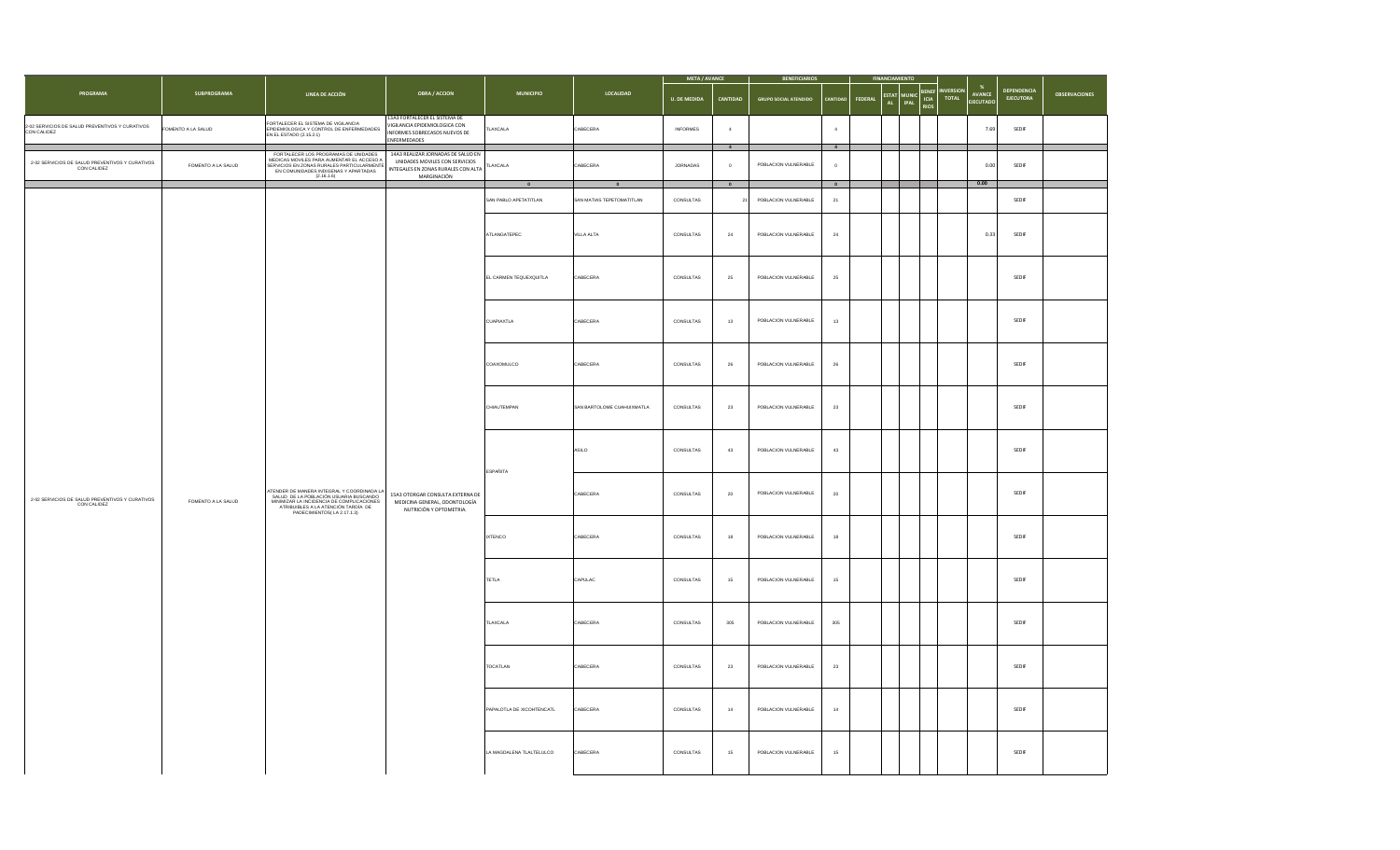|                                                             |                    |                                                                                                                                                                                                                                                        |                      |                         |                    | <b>META / AVANCE</b> |            | <b>BENEFICIARIOS</b>         |                  |          |                        |                                     |       |                           |                                 |                      |  |      |
|-------------------------------------------------------------|--------------------|--------------------------------------------------------------------------------------------------------------------------------------------------------------------------------------------------------------------------------------------------------|----------------------|-------------------------|--------------------|----------------------|------------|------------------------------|------------------|----------|------------------------|-------------------------------------|-------|---------------------------|---------------------------------|----------------------|--|------|
| PROGRAMA                                                    | <b>SUBPROGRAMA</b> | LINEA DE ACCIÓN                                                                                                                                                                                                                                        | <b>OBRA / ACCION</b> | <b>MUNICIPIO</b>        | LOCALIDAD          | <b>U. DE MEDIDA</b>  | CANTIDAD   | <b>GRUPO SOCIAL ATENDIDO</b> | <b>ANTIDAD</b>   | FEDERAL  | ESTAT MUNIC<br>AL IPAL | <b>SENEF</b><br>ICIA<br><b>RIOS</b> | TOTAL | <b>AVANCE</b><br>EJECUTAD | DEPENDENCIA<br><b>EJECUTORA</b> | <b>OBSERVACIONES</b> |  |      |
|                                                             |                    |                                                                                                                                                                                                                                                        |                      | TEXOLOC                 | CABECERA           | CONSULTAS            | $15\,$     | POBLACION VULNERABLE         | $15$             |          |                        |                                     |       |                           | SEDIF                           |                      |  |      |
|                                                             |                    |                                                                                                                                                                                                                                                        |                      |                         |                    |                      | 600        |                              | 600              |          |                        |                                     |       |                           |                                 |                      |  |      |
|                                                             |                    |                                                                                                                                                                                                                                                        |                      | APIZACO                 | CABECERA           | SESIONES             |            | ADULTOS MAYORES              | 50               |          |                        |                                     |       | 1.59                      | SEDIF                           |                      |  |      |
|                                                             |                    |                                                                                                                                                                                                                                                        |                      |                         | CABECERA           | SESIONES             | 6          | ADULTOS MAYORES              | 32               |          |                        |                                     |       | $1.02\,$                  | SEDIF                           |                      |  |      |
|                                                             |                    |                                                                                                                                                                                                                                                        |                      |                         | SAN MARCOS         | SESIONES             | 5          | ADULTOS MAYORES              | 13               |          |                        |                                     |       |                           | SEDIF                           |                      |  |      |
|                                                             |                    |                                                                                                                                                                                                                                                        |                      |                         | <b>CUAHULA</b>     | SESIONES             |            | ADULTOS MAYORES              | 15               |          |                        |                                     |       |                           | SEDIF                           |                      |  |      |
|                                                             |                    |                                                                                                                                                                                                                                                        |                      | CALPULALPAN             | SAN CRISTOBAL      | SESIONES             | 5          | ADULTOS MAYORES              | $\mathfrak{g}$   |          |                        |                                     |       |                           | SEDIF                           |                      |  |      |
|                                                             |                    |                                                                                                                                                                                                                                                        |                      |                         | SAN FELIPE         | SESIONES             |            | ADULTOS MAYORES              | 10 <sub>10</sub> |          |                        |                                     |       |                           | SEDIF                           |                      |  |      |
|                                                             |                    |                                                                                                                                                                                                                                                        |                      |                         | GUSTAVO DIAZ ORDAZ | SESIONES             | 5          | ADULTOS MAYORES              | 13               |          |                        |                                     |       |                           | SEDIF                           |                      |  |      |
|                                                             |                    |                                                                                                                                                                                                                                                        |                      |                         | MAZAPA             | SESIONES             | 5          | ADULTOS MAYORES              | 10 <sup>10</sup> |          |                        |                                     |       |                           | SEDIF                           |                      |  |      |
|                                                             |                    |                                                                                                                                                                                                                                                        |                      | EL CARMEN TEQUEXQUITLA  | CABECERA           | SESIONES             | 5          | ADULTOS MAYORES              | $22\,$           |          |                        |                                     |       |                           | SEDIF                           |                      |  |      |
|                                                             |                    |                                                                                                                                                                                                                                                        |                      |                         | CABECERA           | SESIONES             | $\kappa$   | ADULTOS MAYORES              | 51               |          |                        |                                     |       |                           | SEDIF                           |                      |  |      |
|                                                             |                    |                                                                                                                                                                                                                                                        |                      |                         | GUADALUPE IXCOTLA  | SESIONES             | 5          | ADULTOS MAYORES              | 33               |          |                        |                                     |       | 1.05                      | SEDIF                           |                      |  |      |
|                                                             |                    |                                                                                                                                                                                                                                                        |                      |                         | COL. INDUSTRIAL    | SESIONES             | 5          | ADULTOS MAYORES              | 23               |          |                        |                                     |       | 0.73                      | SEDIF                           |                      |  |      |
|                                                             |                    |                                                                                                                                                                                                                                                        |                      |                         | TEPATLAXCO         | SESIONES             | 5          | ADULTOS MAYORES              | 24               |          |                        |                                     |       | 0.76                      | SEDIF                           |                      |  |      |
|                                                             |                    |                                                                                                                                                                                                                                                        |                      | CHIAUTEMPAN             | UNIDAD SANTA CRUZ  | SESIONES             | 5          | ADULTOS MAYORES              | 12               |          |                        |                                     |       | 0.38                      | SEDIF                           |                      |  |      |
|                                                             |                    |                                                                                                                                                                                                                                                        |                      |                         |                    | EL LLANITO           | SESIONES   | 5                            | ADULTOS MAYORES  | 13       |                        |                                     |       |                           | 0.41                            | SEDIF                |  |      |
|                                                             |                    |                                                                                                                                                                                                                                                        |                      |                         |                    |                      |            |                              | CUAHUIXMATLAC    | SESIONES |                        | ADULTOS MAYORES                     | 38    |                           |                                 |                      |  | 1.21 |
|                                                             |                    |                                                                                                                                                                                                                                                        |                      |                         | PANZACOLA          | SESIONES             | 5          |                              | 17               |          |                        |                                     |       | 0.54                      | SEDIF                           |                      |  |      |
|                                                             |                    |                                                                                                                                                                                                                                                        |                      |                         | XAXALA             | SESIONES             |            | ADULTOS MAYORES              | 24               |          |                        |                                     |       | 0.76                      | SEDIF                           |                      |  |      |
|                                                             |                    |                                                                                                                                                                                                                                                        |                      |                         | <b>XOCHITEOTLA</b> | SESIONES             | $\sqrt{5}$ | ADULTOS MAYORES              | 18               |          |                        |                                     |       | 0.57                      | SEDIF                           |                      |  |      |
|                                                             |                    |                                                                                                                                                                                                                                                        |                      |                         | COL. EL ALTO       | SESIONES             | 5          |                              | 36               |          |                        |                                     |       | 1.15                      | SEDIF                           |                      |  |      |
|                                                             |                    |                                                                                                                                                                                                                                                        |                      |                         | TLALCOAPAN         | SESIONES             | 5          | ADULTOS MAYORES              | $20\,$           |          |                        |                                     |       | 0.64                      | SEDIF                           |                      |  |      |
| 2-02 SERVICIOS DE SALUD PREVENTIVOS Y CURATIVOS CON CALIDEZ | FOMENTO A LA SALUD | FORTALECER LOS PROGRAMAS DE ATENCIÓN 16A4 REALIZAR JORNADAS DE SALUD EN INTEGRAL A LA SALUD EN ESCALUD EN ESCALUD EN ESCALUD EN ESCALUD EN ESCALUD EN ESCALUD EN ESCALUD EN ESCALUD EN ESCALUD EN ESCALUD EN ESCALUD ESCALUD E<br>SOCIAL (LA 2.18.3.4) | MARGINACIÓN          |                         | CABECERA           | SESIONES             | 5          |                              | 13               |          |                        |                                     |       | 0.41                      | SEDIF                           |                      |  |      |
|                                                             |                    |                                                                                                                                                                                                                                                        |                      | MUÑOZ DE DOMINGO ARENAS | CUAMATZINGO        | SESIONES             | 5          |                              | 9 <sup>°</sup>   |          |                        |                                     |       | 0.29                      | SEDIF                           |                      |  |      |
|                                                             |                    |                                                                                                                                                                                                                                                        |                      | GUADALUPE CUAHUTEMOC    | SESIONES           | -5                   |            | 6                            |                  |          |                        |                                     | 0.19  | SEDIF                     |                                 |                      |  |      |
|                                                             |                    |                                                                                                                                                                                                                                                        |                      |                         | <b>IXTENCO</b>     | CABECERA             | SESIONES   | 5                            | ADULTOS MAYORES  | 28       |                        |                                     |       |                           | 0.89                            | SEDIF                |  |      |
|                                                             |                    |                                                                                                                                                                                                                                                        |                      | CONTLA DE JUAN CUAMATZI | CUARTA SECCIÓN     | SESIONES             | 5          | ADULTOS MAYORES              | 20               |          |                        |                                     |       | 0.64                      | SEDIF                           |                      |  |      |